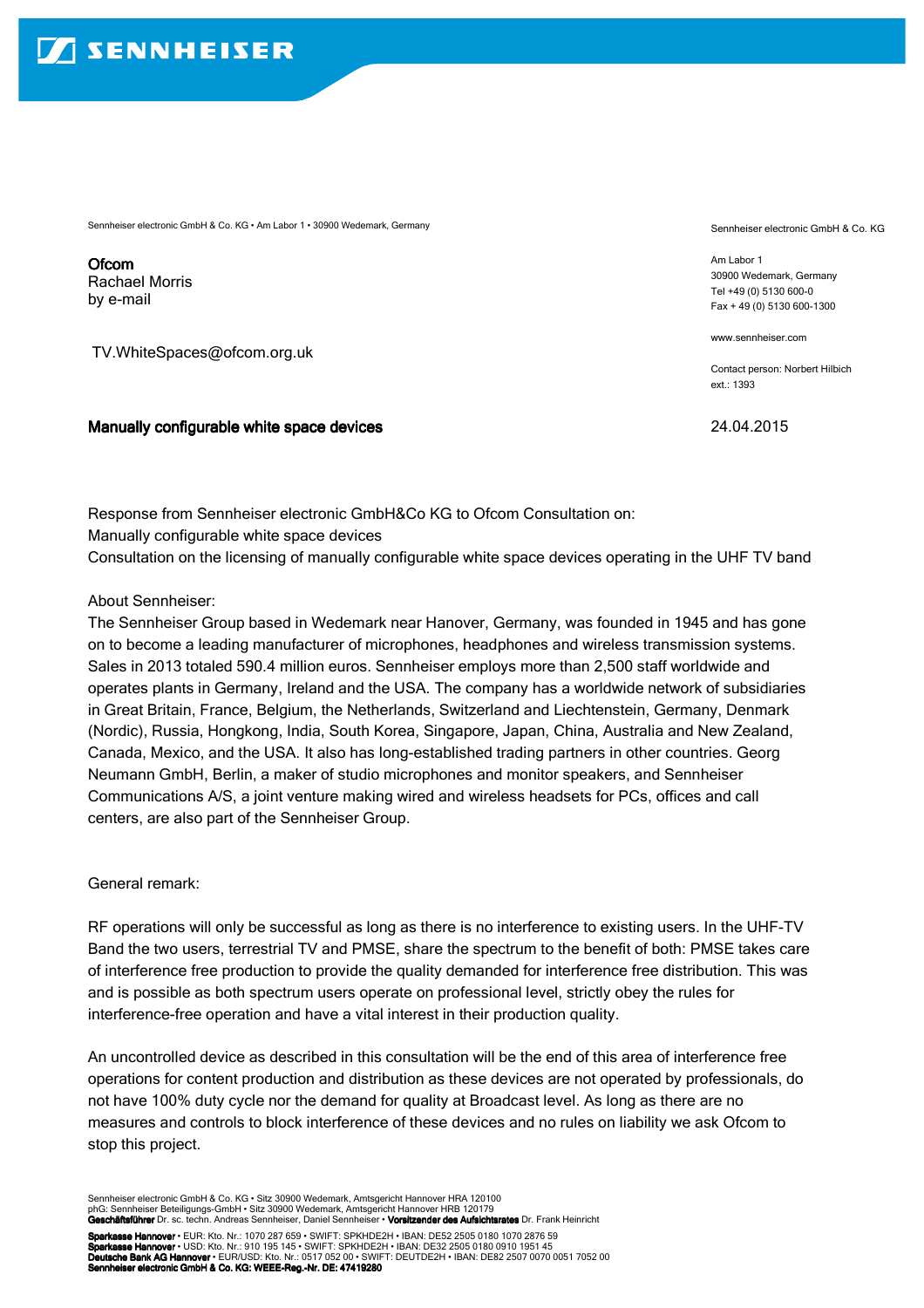As done in the past Sennheiser is willing to support tests to the benefit of maintaining the current production quality of the existing spectrum users before WSD is granted access to this range.

Question 1: Do you agree with our assessment of the likely costs and benefits of our proposal to license MCWSDs as a transitional arrangement? Please provide any available evidence to support your response.

No: you have ignored a wide range of issues, which include:

1. Ofcom is a member of ITU and CEPT and should conform to the entries, to which they have agreed in the Radio Regulations. The allocation for this part of the Broadcast band is "Broadcast" with secondary use by PMSE. By no stretch of the imagination can WSD be included in either category

2. Under the various international agreements Ofcom are obliged to consult our neighbours before using spectrum in a way that may impact on their Broadcast reception. From this agreement it is a responsibility to consider the use of any WSD, especially 4W high tower units which could impact on adjacent countries. I have not seen the proposals to carry this out or the cost of so doing.

3. By purposing a new licenced service in the Broadcast band you immediately give it the same status as PMSE under the Radio Regulations, this is contrary to the use and benefit of PMSE which has already lost access to some 72MHz in the Broadcast Band 470-862MHz

4. The licencing of any WSD system will give it a status which enables it to challenge PMSE use in its service area

5. The concept of WSD was promoted as a licence exempt database driven, spectrum efficient system. If it is now to be licenced why does Ofcom not put this new "service" in existing licenced bands

Question 2: If you agree that Ofcom should allow MCWSDs to operate in the UHF TV band within the TVWS framework, how long do you believe that the licensing regime would need to be in place?

We do not agree that Ofcom should licence this band and find the question biased in favour of WSD.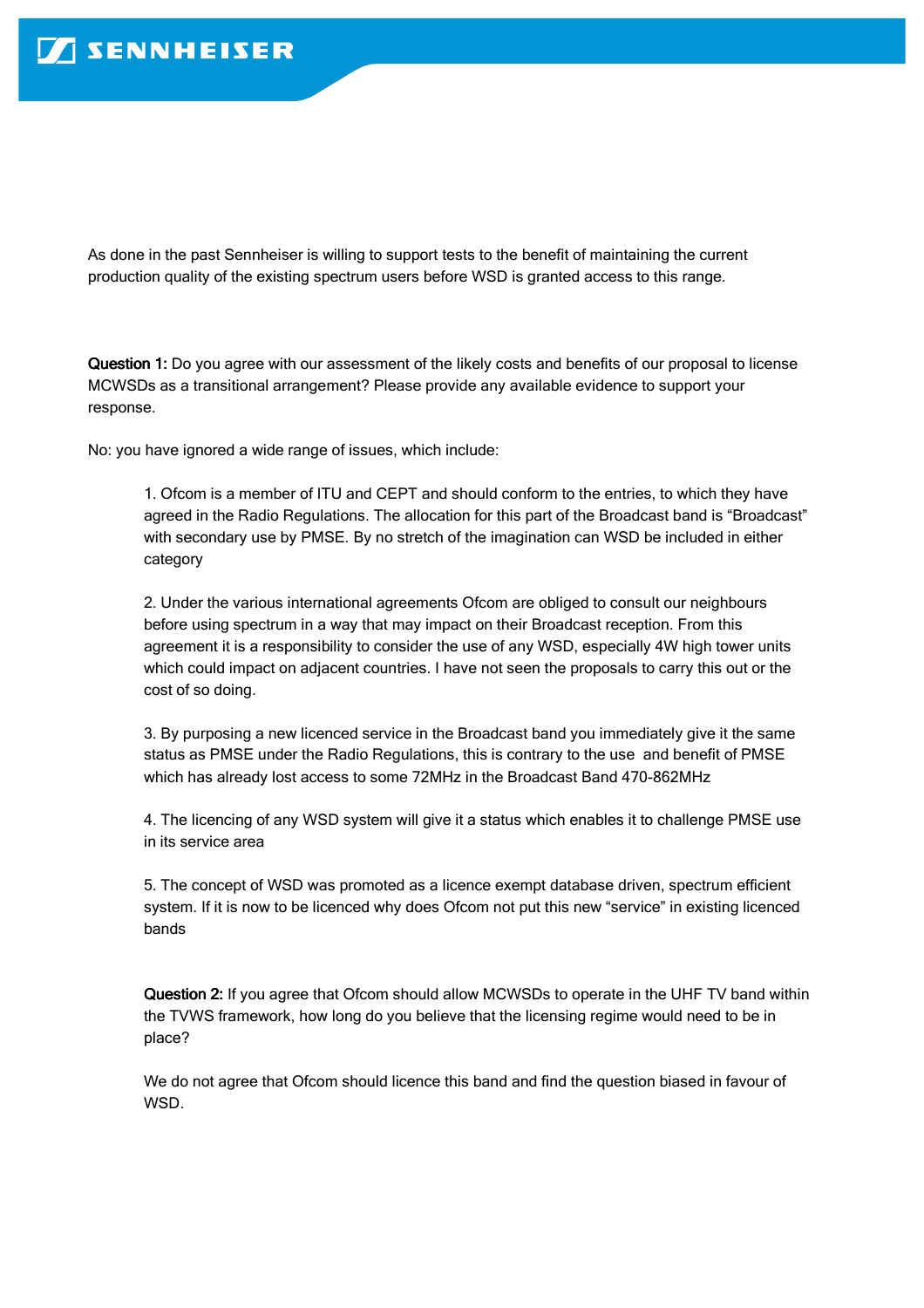The whole concept of licencing WSD suggests that the WSD project as pushed forward in recent years has failed and should be stopped. There has been sufficient time and trials to show if the geo-location database concept for WSD will operate without interference to other users. By suggesting licencing it shows that the proposed system is incapable of operating without causing interference

Question 3: If you agree that Ofcom should allow MCWSDs to operate in the UHF TV band within the TVWS framework, when do you believe it would be appropriate to conduct a review to assess whether there is an ongoing need to license MCWSDs?

We do not agree that Ofcom should licence this band and find the question biased in favour of WSD. Therefore no review will be necessary

The whole concept of licencing WSD suggests that the WSD project as pushed forward in recent years has failed and should be stopped. There has been sufficient time and trials to show if the geo-location database concept for WSD will operate without interference to other users, by suggesting licencing it shows that the proposed system is incapable of operating without causing interference

Question 4: Do you agree with the proposed terms of the draft licence as set out in Annex 5 and as discussed below?

No: you state this is to minimise cost to the WSD industry and Ofcom but have not considered contra costs for PMSE and TV reception.

The very fact that you now, after many years of discussion and testing, require to "Licence " these supposed cognitive systems show a total failure of the project, which should either now be scrapped or heavily modified to protect the existing users.

As a number of proposals from WSD companies appear to be for mesh networks providing a mobile phone style service and the WT Act licencing gives them equivalent legal status to other licenced users and will encourage Lawyers to challenge any requirement (including shutting down if they interfere) that Ofcom may make on their use.

Question 5: Do you think it would be beneficial for the licensing regime for MCWDs to cover both masters and slaves?

We do not believe any licence system should be put in place but if Ofcom chose to go ahead all WSD forms must be licenced otherwise how interference will be mitigated?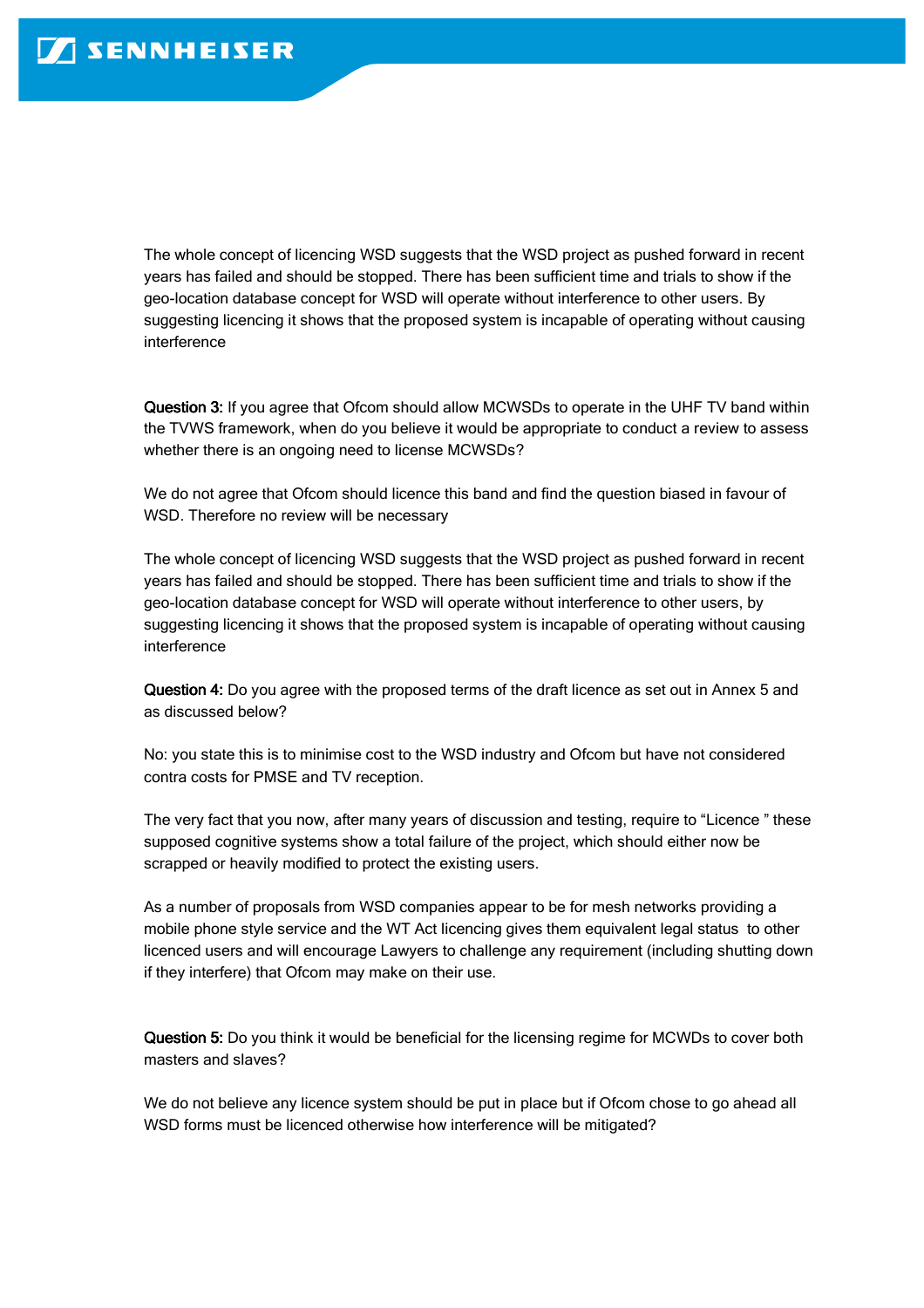Question 6: Do you agree that our licensing regime should only apply to type A devices?

We do not believe any licence system should be put in place but if Ofcom chose to go ahead all WSD forms must be licenced otherwise how interference will be mitigated?

Question 7: Do you agree with our approach to allow a number of MCWSDs under the control of a single licensee to be subject to a single licence?

NO! We do not believe any licence system should be put in place but if Ofcom chose to go ahead all WSD devices must be licenced otherwise how interference will be mitigated?

Question 8: Do you agree that the proposal for specific licence terms will mitigate the risks posed by the use of MCWSDs?

No: for all the reasons outlined above and how will PMSE users be compensated when it goes wrong and an extremely expensive event with large numbers of the paying public in attendance is ruined. In addition the use of a licence implies legal approval for such a device

Question 9: Do you consider the proposed licence terms are appropriate and proportionate?

No: they provide a legal status which will challenge the Radio Regulations and CEPT Report 25 use of this band and allow legal challenge to PMSE use at a given point if it interferes with the WSD commercial activities.

Question 10: Do you have any comments on our proposal to require applicants for licences to deploy MCWSDs to supply details of their QA process on application?

Yes: there are no independent plans to check on the competence of installers to carry out an installation and check its coverage or control. Ofcom should ensure that each installer attend an Ofcom agreed training course on the subject and installations should be inspected and technically checked by Ofcom before being allowed to go "on air"

Question 11: Do you agree with the proposed technical conditions of the draft licence?